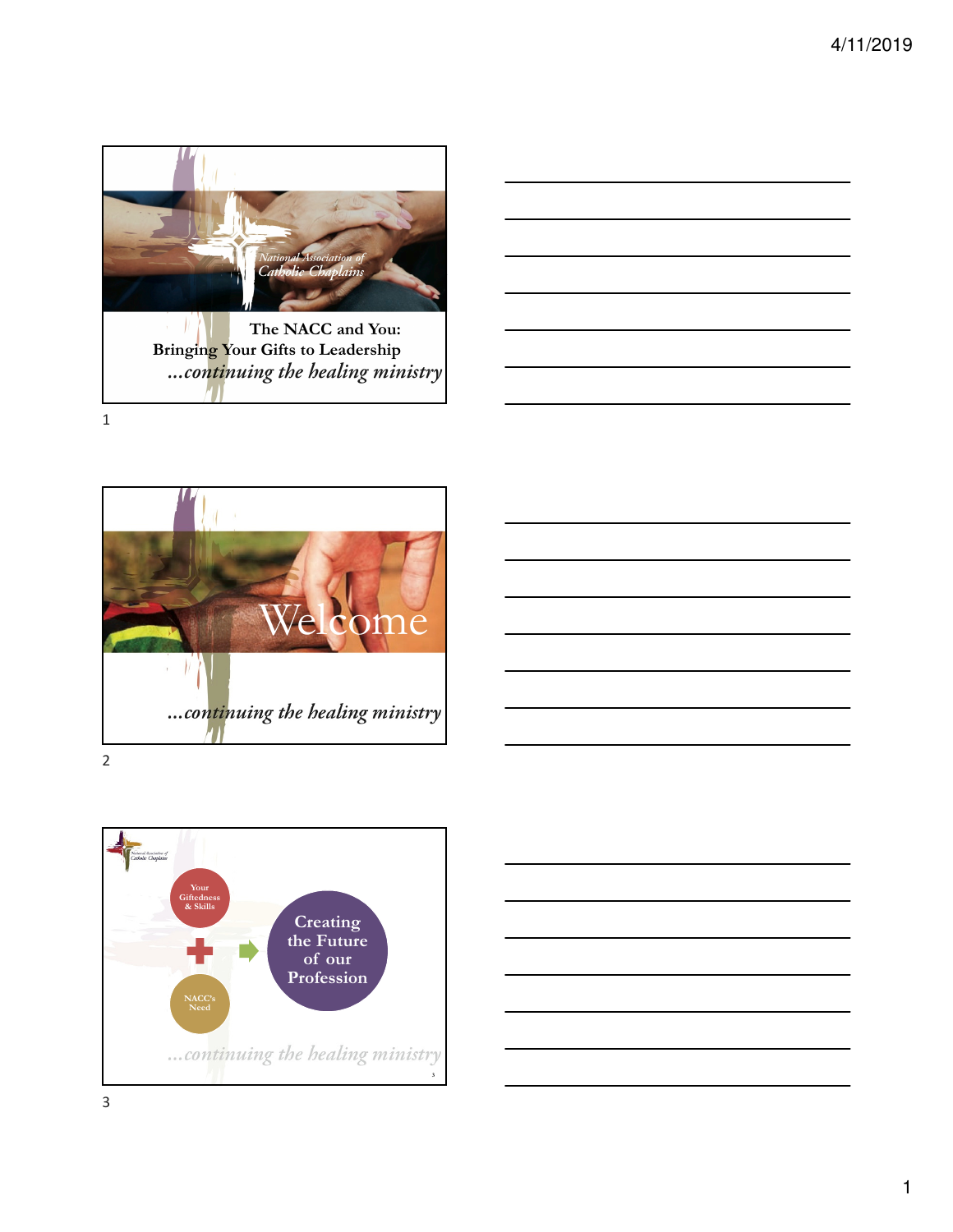





5

inal Association of<br>bolic Chaplains

## **Executive Committee**

- James P. Letourneau, MDiv, MSW, LCSW, BCC (Chair)
- Carolanne B. Hauck, MA, BCC (Chair Elect)
- Timothy G. Serban, MA, BCC (Treasurer/Finance Com., Chair)
- Mary M. Heintzkill, MThS, BCC (Governance Com., Co-Chair)
- Beverly M. Beltramo, DMin, BCC (Governance Com., Co-Chair)
- David A. Lichter, DMin, Executive Director

...continuing the healing ministry

**6**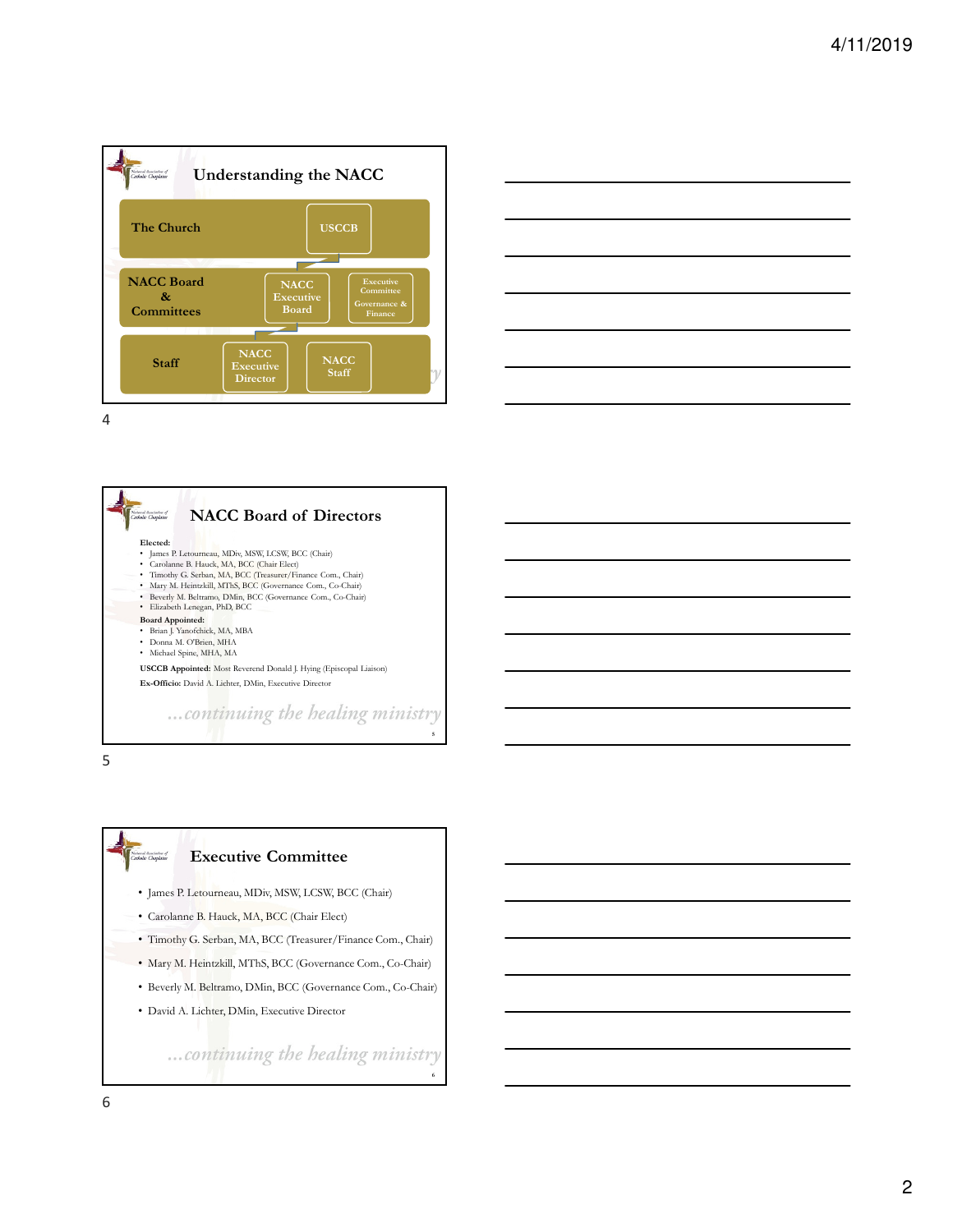









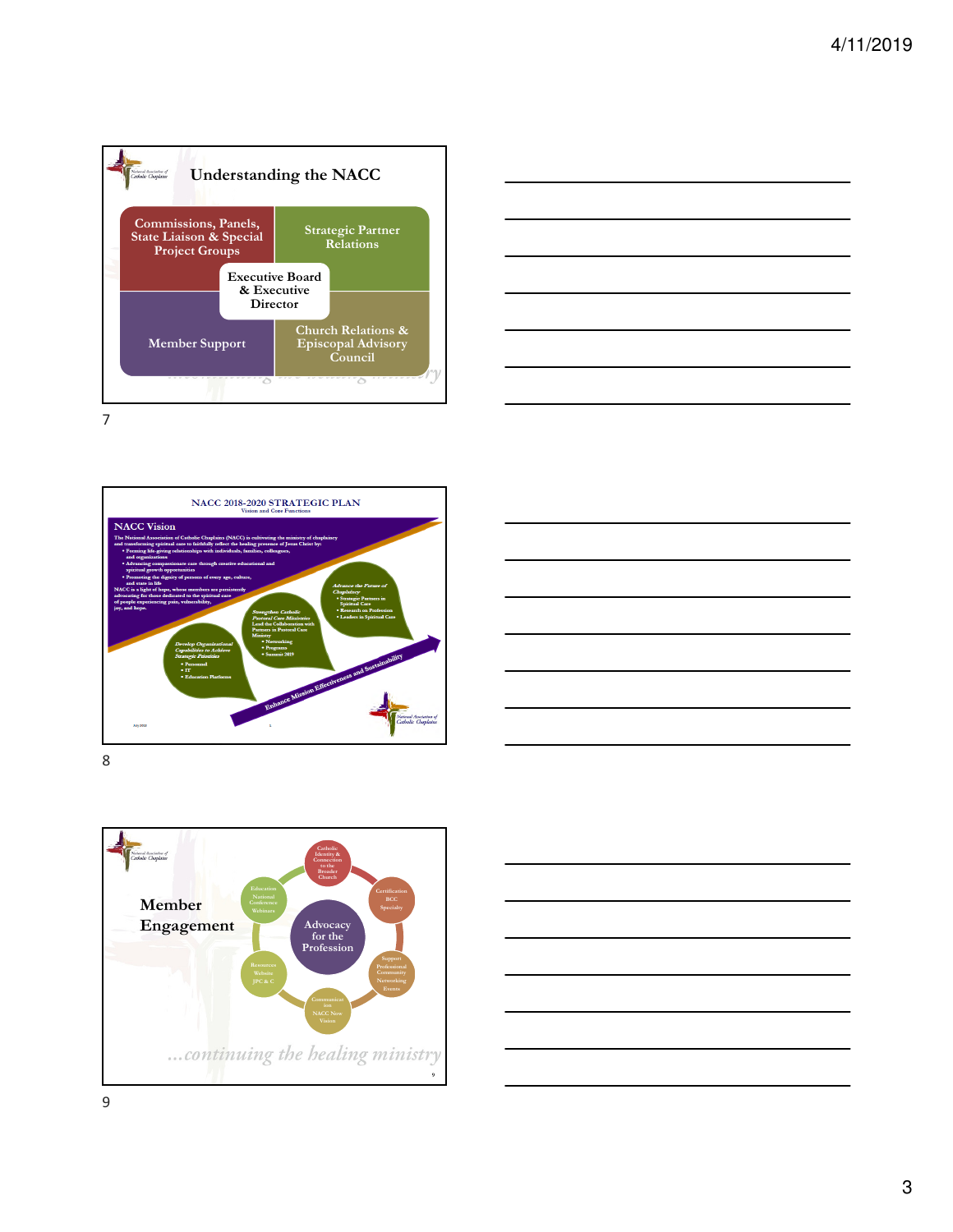









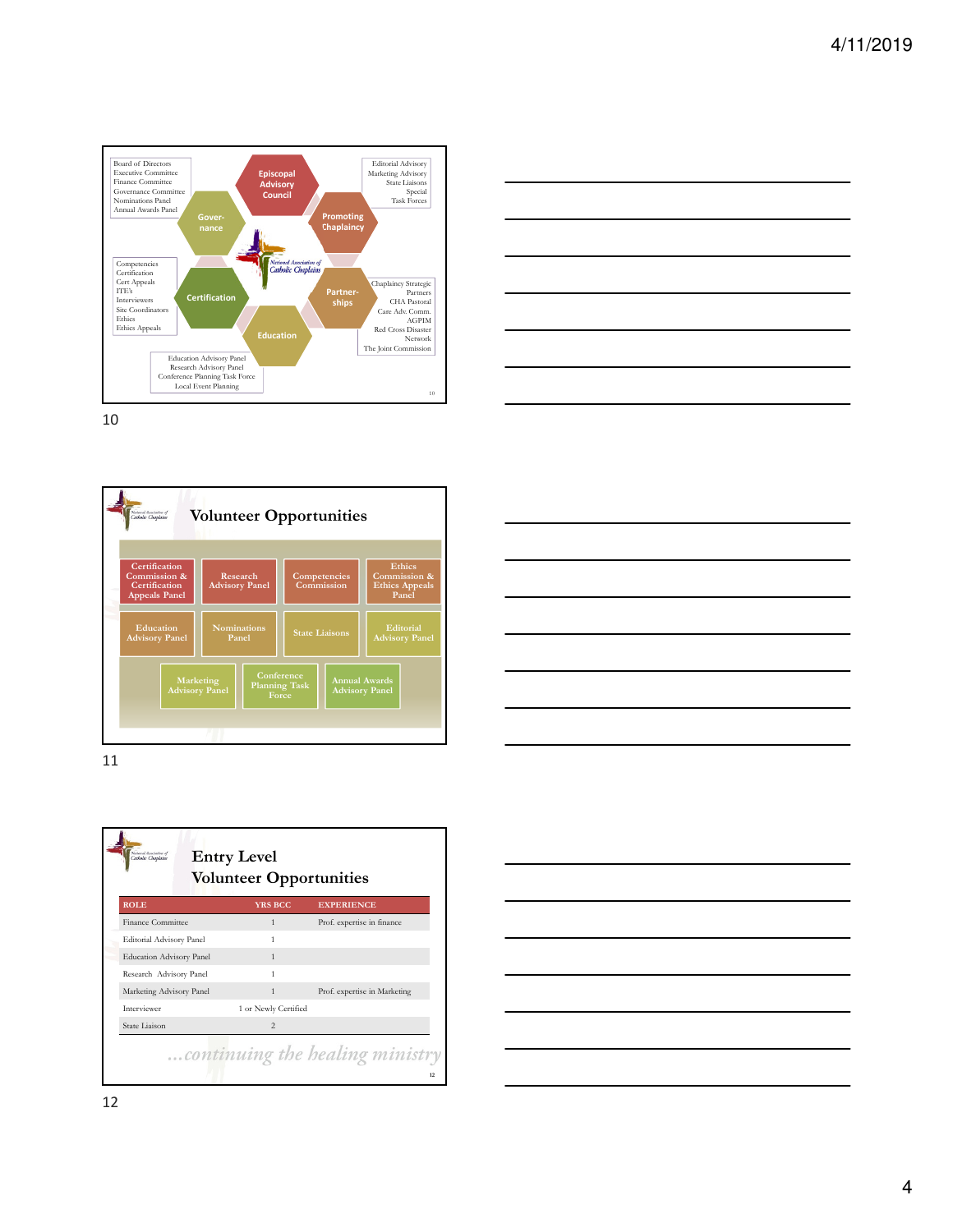



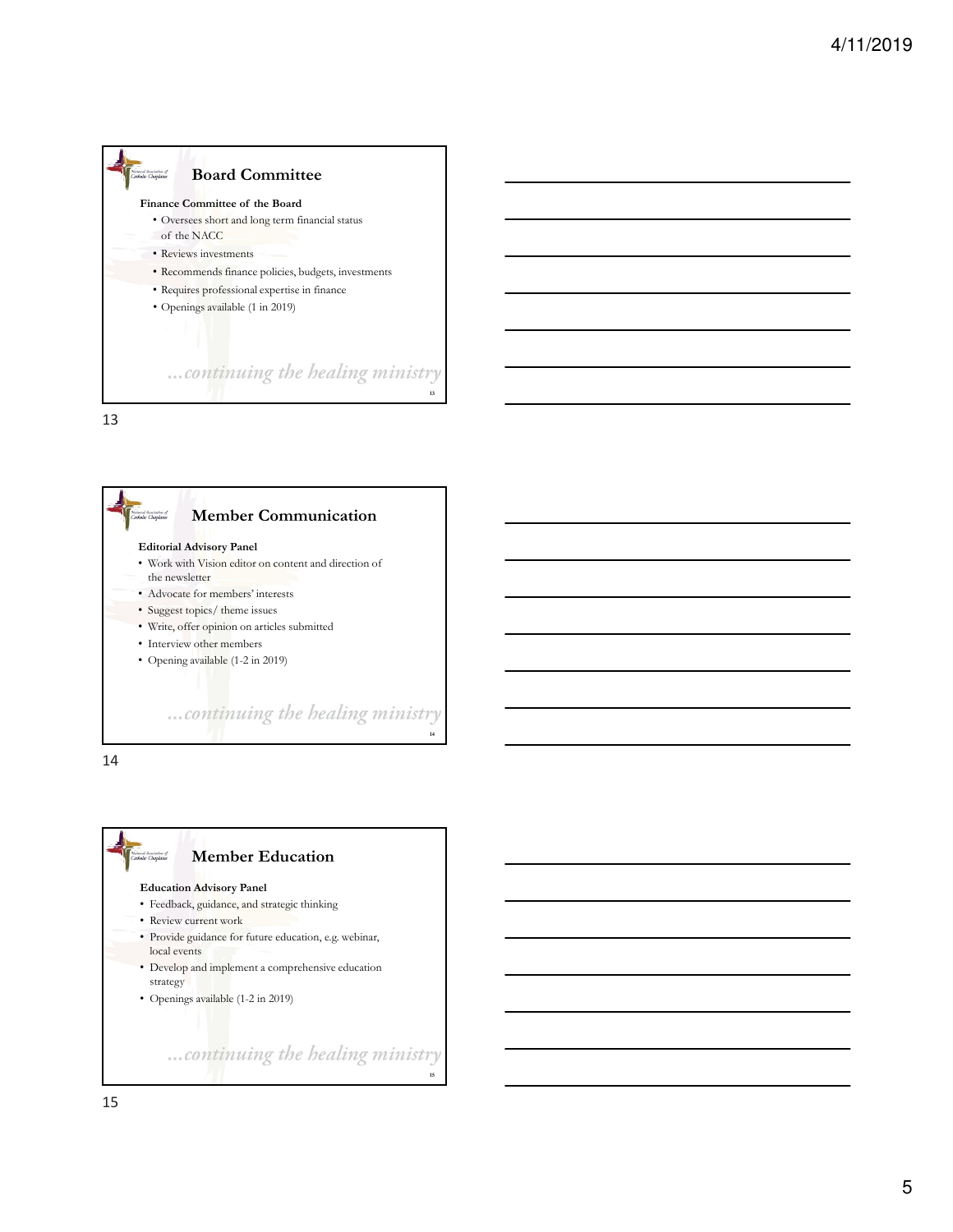







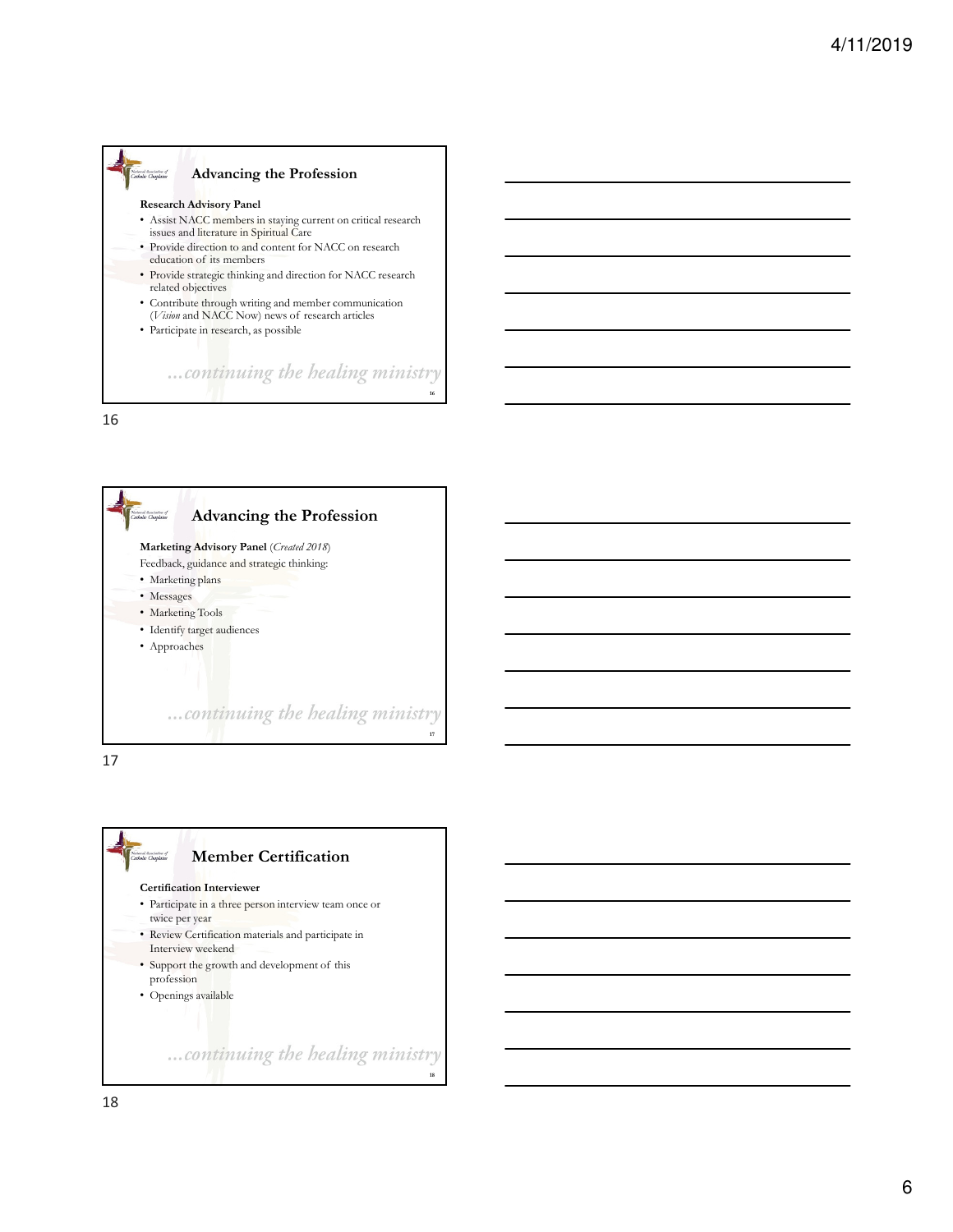



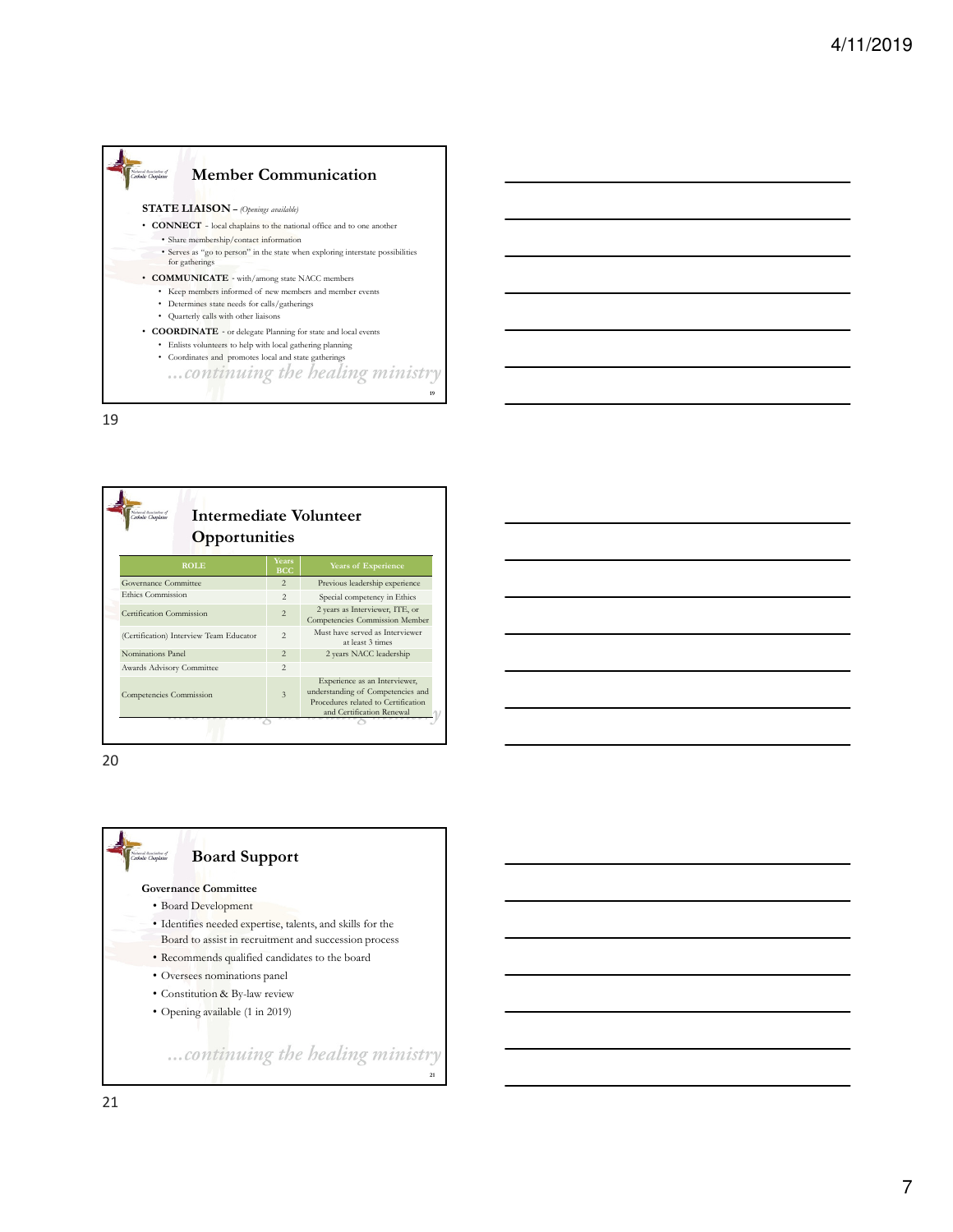





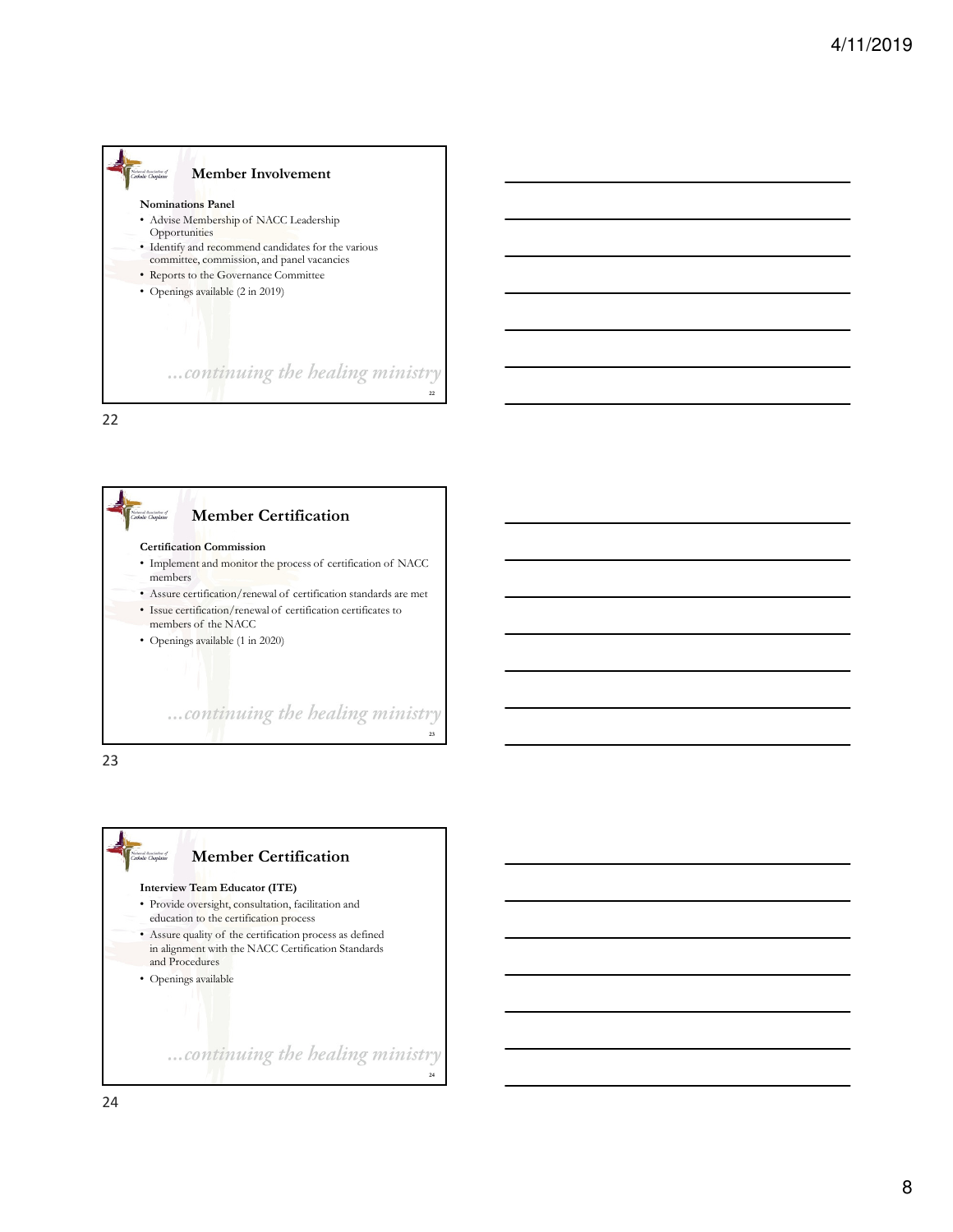

25